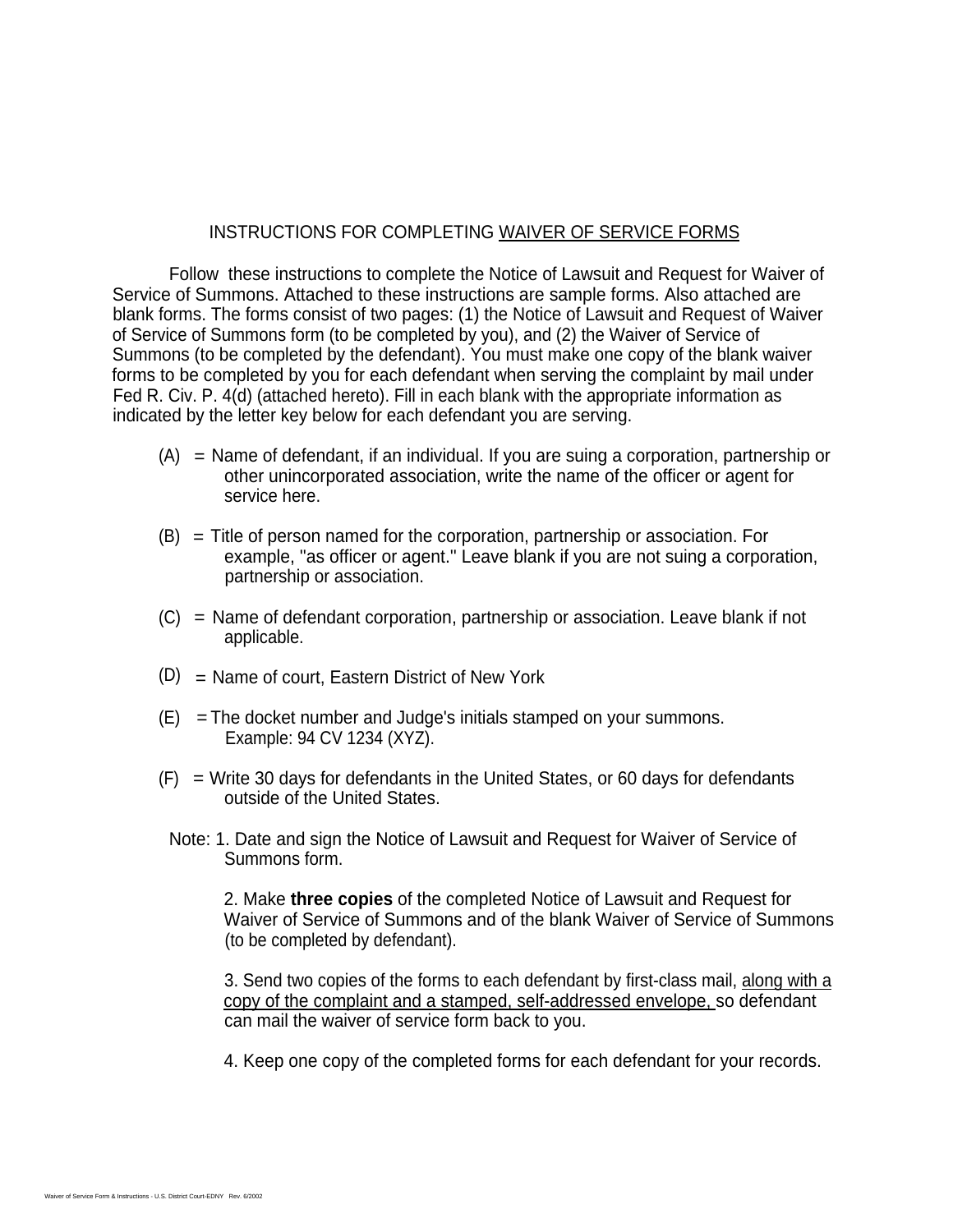#### Sample Form of

| Notice of Lawsuit and Request for Waiver of Service of Summons |  |  |
|----------------------------------------------------------------|--|--|

| To: |                                                                                                                                             | Α |  |  |
|-----|---------------------------------------------------------------------------------------------------------------------------------------------|---|--|--|
| ∤as | R                                                                                                                                           |   |  |  |
|     | A lawsuit has been commenced against you (or the entity on whose<br>hehalf you are addressed) $\Delta$ copy of the complaint is attached to |   |  |  |

behalf you are addressed). A copy of the complaint is attached to this notice. It has been filed in the United States District Court for the  $\begin{array}{ccc} \hline \end{array}$  (D) and has been assigned docket number (E)

This is not a formal summons or notification from the court, but rather my request that you sign and return the enclosed waiver of service in order to save the costs of serving you with judicial summons and an additional copy of the complaint. The cost of service will be avoided if I receive a signed copy of the waiver within (F) days after the date designated below as the date on which this Notice and Request is sent. I enclose a stamped and addressed envelope (or other means of cost-free return) for your use. An extra copy of the waiver is also attached for your records.

If you comply with this request and return the signed waiver, it will be filed with the court and no summons will be served on you. The action will then proceed as if you had been served on the date the waiver is filed, except that you will not be obligated to answer the complaint before 60 days from the date designated below as the date on which this notice is sent (or before 90 days from that date if your address is not in any judicial district of the United States).

If you do not return the signed waiver within the time indicated, I will take appropriate steps to effect formal service in a manner authorized by the Federal Rules of Civil Procedure and will then, as authorized by those Rules, ask the court to require you (or the party on whose behalf you are addressed) to pay the full costs of such service. In that connection, please read the statement concerning the duty of parties to waive the service of the summons, which is set forth on the reverse side (or at the foot) of the waiver form.

I affirm that this request is being sent to you on behalf of the plaintiff, this \_\_\_\_\_day of \_\_\_\_\_\_\_\_\_\_\_\_\_, \_\_\_\_\_\_\_\_\_\_.

Signature of Plaintiff, Pro Se

In compliance with Federal Rules of Civil Procedure 4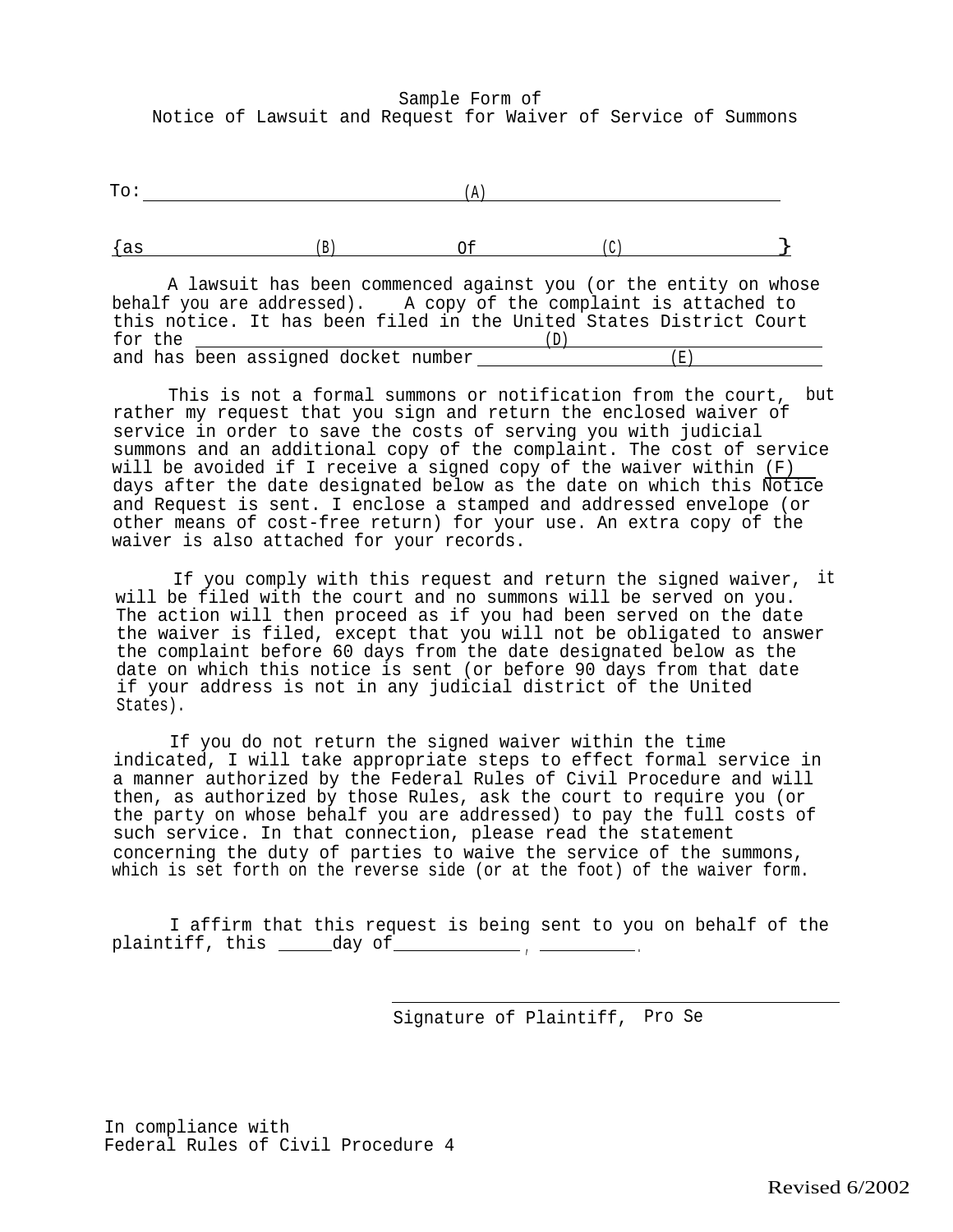## Sample Form of Waiver of Service of Summons

### TO: (name of plaintiff's attorney or unrepresented plaintiff

I acknowledge receipt of your request that I waive service of a summons in the action of (caption of action)

which is case number\_\_\_\_\_\_\_\_\_\_(docket number) \_\_\_\_\_\_in the United States District Court for the (district) <sup>I</sup> have also received a copy of the complaint in the action, two copies of this instrument, and a means by which I can return the signed waiver to you without cost to me. .

I agree to save the cost of service of a summons and an additional copy of the complaint in this lawsuit by not requiring that I (or the entity on whose behalf I am acting) be served with judicial process in the manner provided by Rule 4.

I (or the entity on whose behalf I am acting) will retain all defenses or objections to the lawsuit or to the jurisdiction or venue of the court except for objections based on a defect in the summons or in the service of the summons.

I understand that a judgment may be entered against me (or the party on whose behalf I am acting) if an answer or motion under Rule 12 is not served upon you within 60 days after (date request was sent), or within 90 days after that date if the request was sent outside the United States.

Date Signature

Print name  $\{as \ \_\_$  $\{ of \}$ 

#### Duty to Avoid Unnecessary Costs of Service of Summons

Rule 4 of the Federal Rules of Civil Procedure requires certain parties to cooperate in saving unnecessary costs of service of the summons and complaint. A defendant who, after being notified of an action and asked to waive service of a summons, fails to do so will be required to bear the cost of such service unless good cause be shown for its failure to sign and return the waiver.

It is not good cause for a failure to waive service that a party believes that the complaint is unfounded, or that the action has been brought in an improper place or in a court that lacks jurisdiction over the subject matter of the action or even its person or property. A party who waives service of the summons retains all defenses and objections (except any relating to the summons or to the service of the summons), and may later object to the jurisdiction of the court or to the place where the action has been brought.

A defendant who waives service must (within the time specified on the waiver form serve on the plaintiff's attorney (or unrepresented plaintiff) a response to the complaint and must also file a signed copy of the response with the court. If the answer or motion is not served within this time, a default judgment may be taken against the defendant, by waiving service, a defendant is allowed more time to answer than if the summons has been actually served when the request for waiver of service was received.

In compliance with Federal Rules of Civil Procedure 4 Revised 6/2002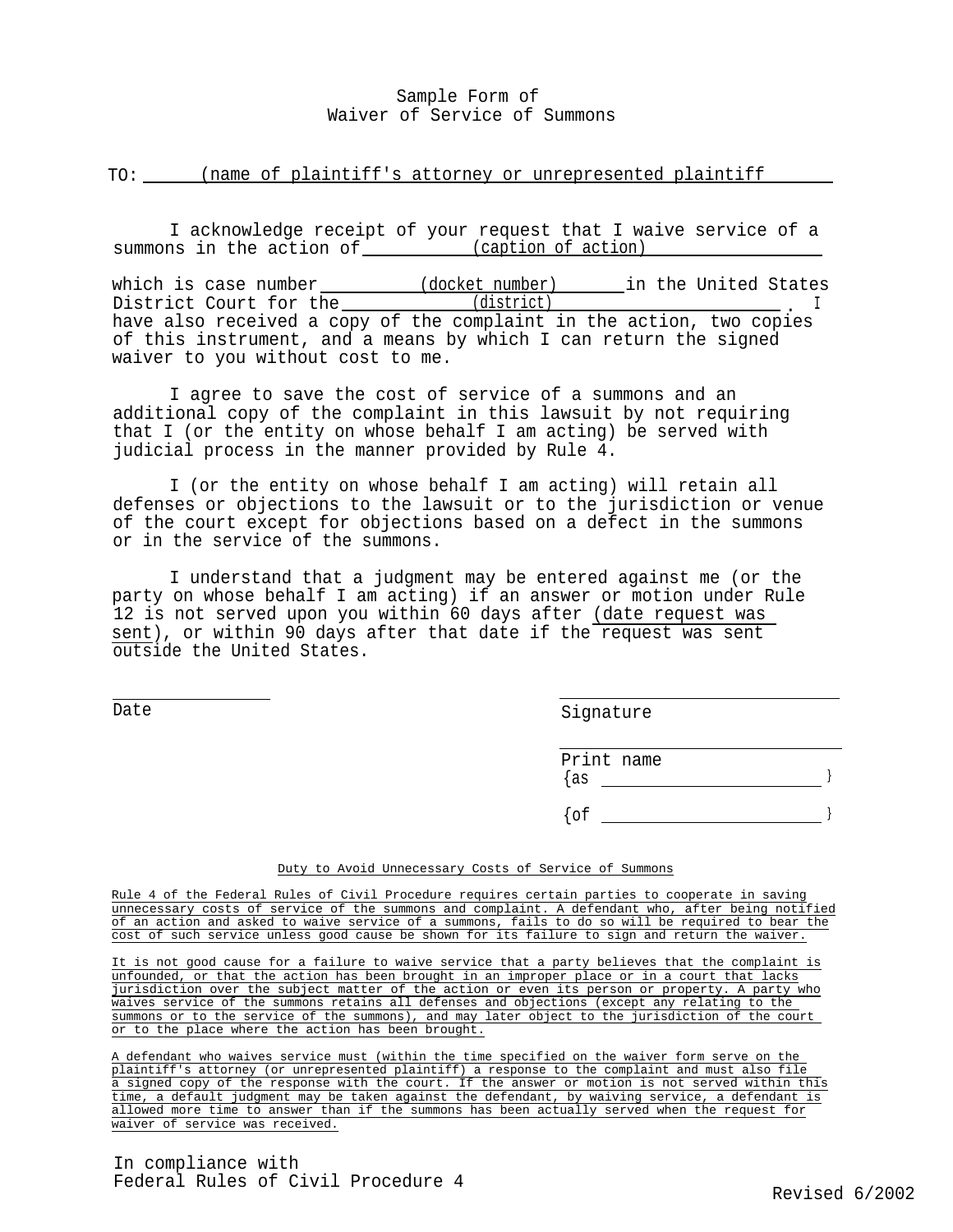Notice of Lawsuit and Request for Waiver of Service of Summons

 $TO:$ 

A lawsuit has been commenced against you (or the entity on whose behalf you are addressed). A copy of the complaint is attached to this notice. It has been filed in the United States District Court for the

and has been assigned docket number

This is not a formal summons or notification from the court, but rather my request that you sign and return the enclosed waiver of service in order to save the costs of serving you with a judicial summons and an additional copy of the complaint. The cost of service will be avoided if I receive a signed copy of the waiver<br>within a days after the date designated below as the days after the date designated below as the date on which this Notice and Request is sent. I enclose a stamped and addressed envelope (or other means of cost-free return) for your use. An extra copy of the waiver is also attached for your records.

If you comply with this request and return the signed waiver, it will be filed with the court and no summons will be served on you. The action will then proceed as if you had been served on the date the waiver is filed, except that you will not be obligated to answer the complaint before 60 days from the date designated below as the date on which this notice is sent (or before 90 days from that date if your address is not in any judicial district of the United States).

If you do not return the signed waiver within the time indicated, I will take appropriate steps to effect formal service in a manner authorized by the Federal Rules of Civil Procedure and will then, as authorized by those Rules, ask the court to require you (or the party on whose behalf you are addressed) to pay the full costs of such service. In that connection, please read the statement concerning the duty of parties to waive the service of the summons, which is set forth on the reverse side (or at the foot) of the waiver form.

I affirm that this request is being sent to you on behalf of the plaintiff, this \_\_\_\_\_day of \_\_\_\_\_\_\_\_\_\_\_\_\_\_\_<sub>,</sub>\_\_\_\_\_\_\_\_\_.

Signature of Plaintiff, Pro Se

In compliance with Federal Rules of Civil Procedure 4